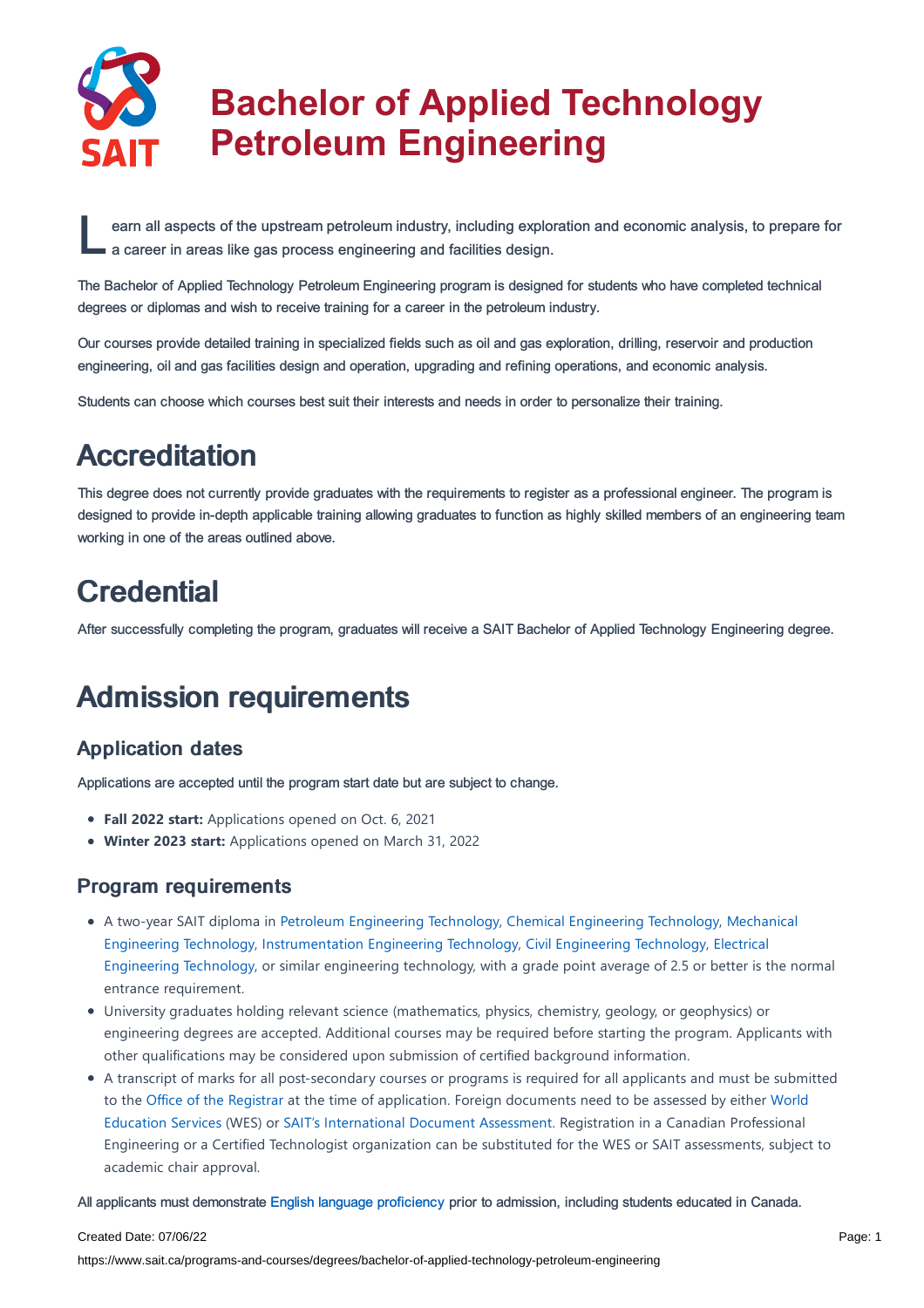SAIT accepts high school course [equivalents](https://www.sait.ca/admissions/before-you-apply/high-school-course-equivalencies) for admission. If you don't meet the requirements, consider Academic [Upgrading.](https://www.sait.ca/programs-and-courses/academic-upgrading)

SAIT evaluates international documents for admissions. After you've applied, consider our [international](https://www.sait.ca/admissions/after-you-apply/international-document-assessment) document assessment service if your education is from outside of Canada.

#### Direct entry: four-step process

**Step 1:** Read the program information to see the qualities needed for student success.

**Step 2:** Ensure that you meet all of the admission requirements listed above.

**Step 3:** Apply to Bachelor of Applied Technology Petroleum [Engineering](https://www.sait.ca/admissions/after-you-apply/transcripts-and-supporting-documents) and submit your transcripts and/or anticipated final grades.

Admission will be extended on a first-qualified, first-offered basis until the program is full.

**Step 4:** Find out how to monitor your [application](https://www.sait.ca/admissions/after-you-apply/tracking-your-application) status.

#### Program completion

- Students in applied degree programs have seven years to complete the credential requirements.
- The time limitation begins on the date the student starts the first course in the credential.
- For more information, refer to AC 3.1.1 Grading and [Progression](https://sait.ca/assets/documents/about-sait/policies-and-procedures/academic-student/ac-3-1-1-grading-and-progression.pdf) Procedure.

# Communication during admission

Email is the primary source of communication during the selection process. Ensure your personal email account is managed appropriately to receive our emails, files and communications. We recommend you add the [macphail.students@sait.ca](https://sait.camailto:macphail.students@sait.ca) domain to your safe senders' list or you risk missing critical email messages.

# Costs 2022/23

#### Domestic tuition and fees

Cost per credit: \$251

| Year | <b>Number of semesters</b> | <b>Tuition fees</b> | <b>SAIT fees</b> | Saitsa fees* | Total      |
|------|----------------------------|---------------------|------------------|--------------|------------|
|      |                            | \$6,777             | \$916            | \$553        | \$8,246    |
|      |                            | \$1,806.18          | \$916            | \$553        | \$2,955.18 |

#### International tuition and fees

Cost per credit: \$840.59

| Year           | <b>Number of semesters</b> | <b>Tuition fees</b> | <b>SAIT fees</b> | Saitsa fees* | Total       |
|----------------|----------------------------|---------------------|------------------|--------------|-------------|
|                |                            | \$22,695.93         | \$916            | \$553        | \$24,164.93 |
| $\overline{4}$ |                            | \$6,048.82          | \$916            | \$553        | \$7,517.82  |

\*Maximum fee. Actual fees may be less and are based on the number of credits a student takes per semester and whether they opt-out of health and dental benefits.

# SAIT fees

Created Date: 07/06/22